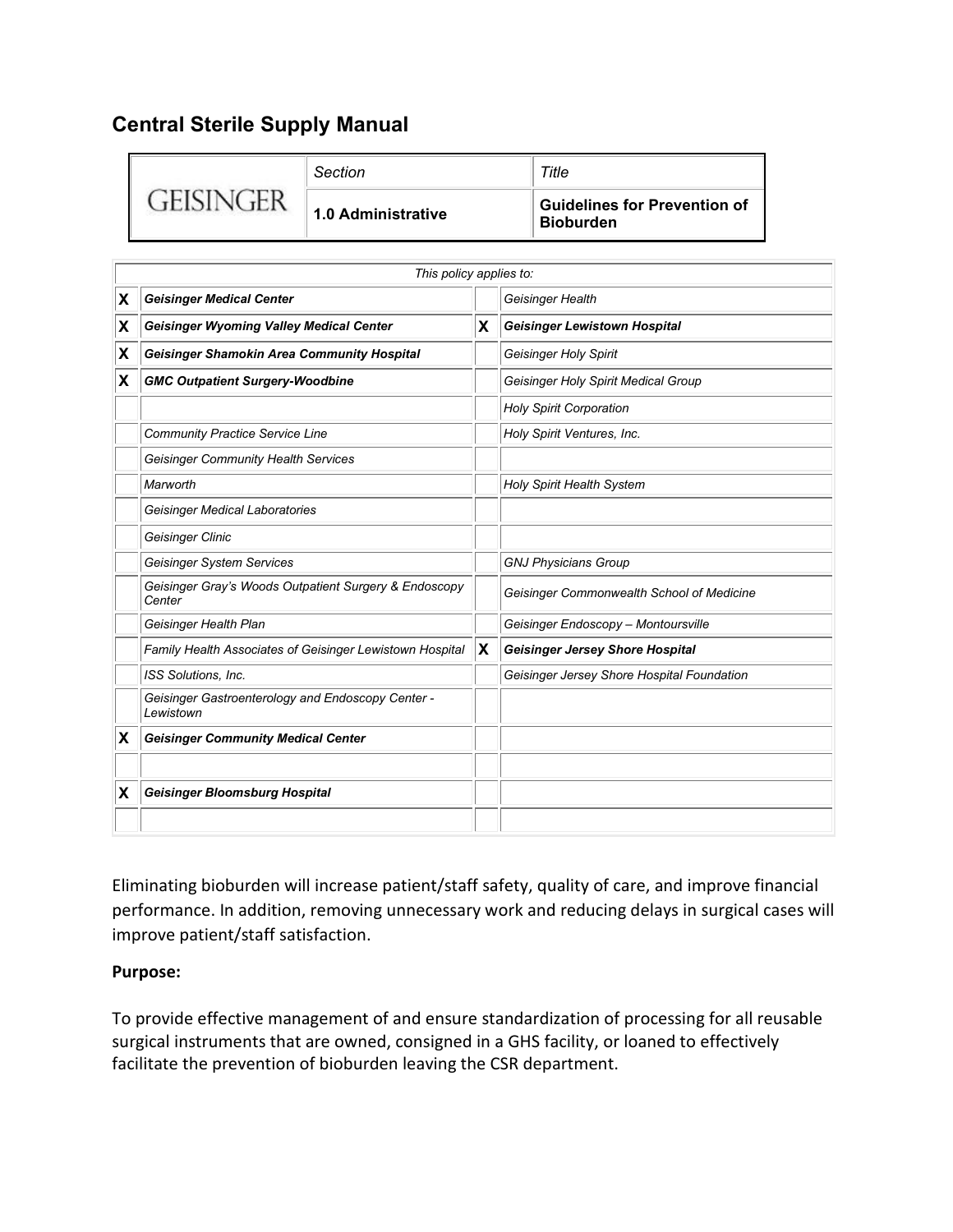### **Processes:**

All instruments (owned, loaned or consigned) must be received, inspected, recorded, decontaminated, assembled/packaged, and sterilized in CSS.

### *Owned or Consigned:*

 All instruments must be inspected for the presence of bioburden in decontamination and assembly. If bioburden is discovered, the CSS team member will start the decontamination process again and inform CSS leadership.

 Consigned or owned instruments will not be processed without the manufacturer's tray content lists and the manufacturer's written instructions for use (IFU). Pictures must be provided and on file within the department for each tray/set.

### *Loaned:*

 and the manufacturer's written instructions for use (IFU). Pictures must be provided and on file CSS will follow the below stated escalation process: Loaned instruments will not be accepted by CSS without the manufacturer's tray content lists within the department for each tray/set. If the IFUs, content list and pictures are not present,

- • First Occurrence-Communicate with vendor that the loaners did not contain IFUs, pictures on file and/or tray lists > Make all attempts obtain the above document > every effort will be made to reschedule surgery on the same day.
- meeting is requested with the vendor to review the guidelines and expectations > every effort will be made to reschedule surgery on the same day > Inform surgeon of vendor • Second Occurrence-Vendor is informed that he/she is on their second Occurrence and a noncompliance.
- • Third Occurrence- Vendor is informed that he/she is on their third Occurrence, CSS loaner policy> every effort will be made to reschedule surgery on the same day. informs OR leadership who informs surgeon of continued vendor noncompliance with Executive leadership will be informed of continued vendor noncompliance with process.

#### **Vendor Requirements:**

 [GWVloaners@geisinger.edu](mailto:GWVloaners@geisinger.edu) with information about the names and quantity of trays, Vendors must inform CSS via email to [csrloaners@geisinger.edu,](mailto:csrloaners@geisinger.edu) [GCMCloaners@geisinger.edu,](mailto:GCMCloaners@geisinger.edu) surgeon/case, and method of shipment before the instruments are received and delivered.

- Vendors must provide the Manufacturer's Instructions for Use (IFU).
- • An in-service is required for all first-time vendor-loaned sets. In-servicing will include disassembly/reassembly, decontamination, inspection, packaging, sterilization,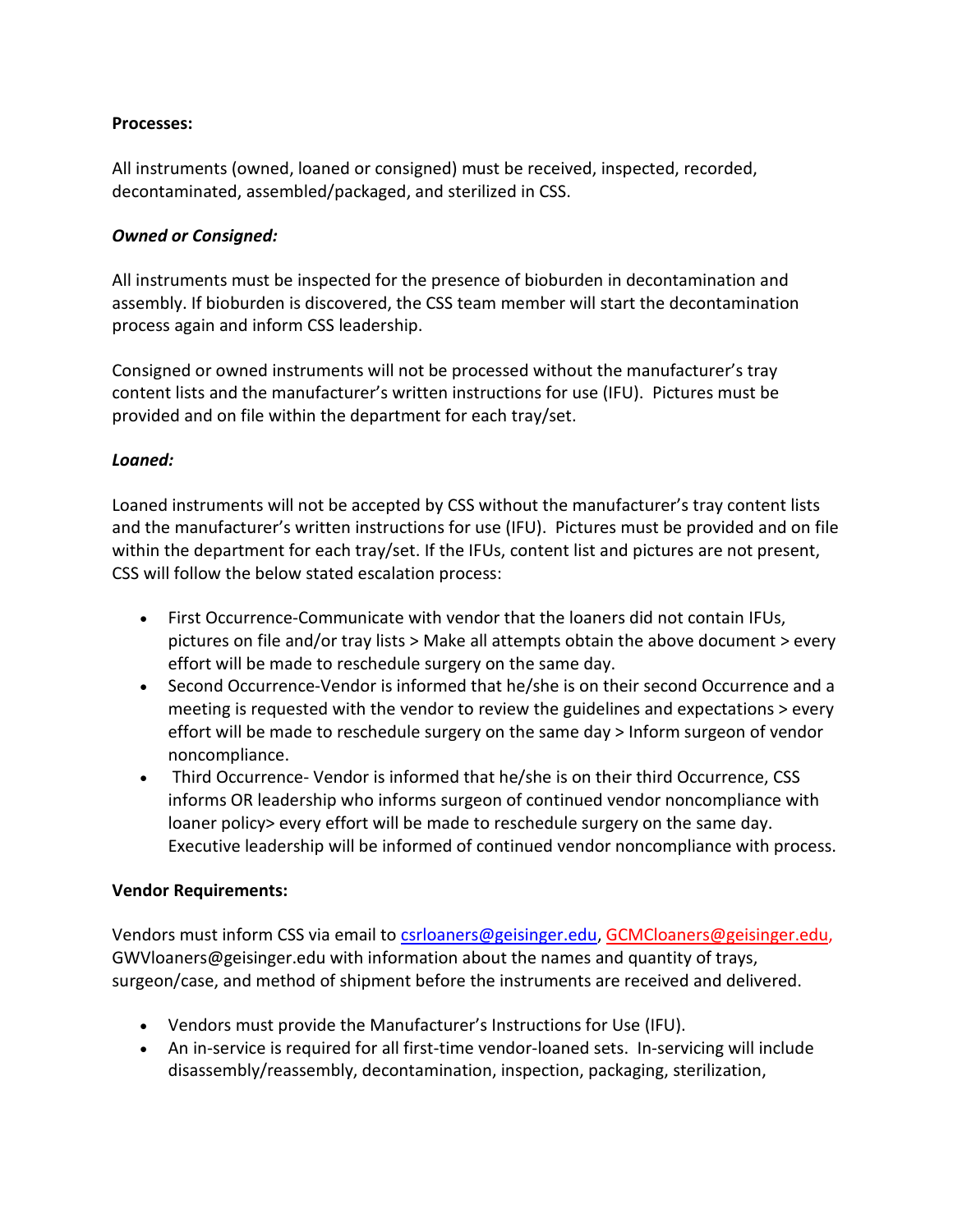handling, and any other information that is needed for proper processing of the instrumentation.

 \* If above requirements are not met, CSS cannot proceed with processing the tray(s). CSS staff will call vendor immediately to inform them of noncompliance. All attempts will be made to ensure requirements are met. Failure to meet the above requirements will require OR leadership to inform surgeon and executive leadership of vendor noncompliance. Every effort will be made to reschedule surgery on the same day.

- hours prior to the scheduled case. Instrumentation that arrives in less than 48 hours • Geisinger Health System requires receipt of loaner instrumentation at least 48 prior to a scheduled case, CSS will follow the below stated escalation process:
	- First Occurrence-Reinforce with vendor that the loaners must arrive in less than 48 hours prior to a scheduled case CSS>Proceed with sterilization.
	- expectations>Proceed with sterilization and inform surgeon/institute of vendor • Second Occurrence-Vendor is informed that he/she is on their second Occurrence and a meeting is requested with the vendor to review policy and noncompliance.
	- leadership of continued vendor noncompliance with process. • Third Occurrence-CSS rejects instruments, vendor is informed that he/she is on their third Occurrence, > every effort will be made to reschedule surgery on the same day. CSS informs OR leadership who informs surgeon and executive
- on contract, at least 72 hours prior to the scheduled case. Instrumentation that arrives in less than 72 hours prior to a scheduled case, CSS will follow the below stated • Geisinger Health System requires receipt of instrumentation that is patient-specific, not escalation process:
	- First Occurrence-Reinforce with vendor that the loaners must arrive in less than 72 hours prior to a scheduled case CSS>Proceed with sterilization.
	- Second Occurrence-Vendor is informed that he/she is on their second Occurrence and a meeting is requested with the vendor to review policy and expectations>Proceed with sterilization and inform surgeon/institute of vendor noncompliance.
	- leadership of continued vendor noncompliance with process. • Third Occurrence-CSS rejects instruments, vendor is informed that he/she is on their third Occurrence, > every effort will be made to reschedule surgery on the same day. CSS informs OR leadership who informs surgeon and executive
- Provide written inventory of all items and verify the inventory of any missing stock (to be noted with a CSS staff member upon receipt of the instrumentation).
- All incoming instrument trays should be considered contaminated.